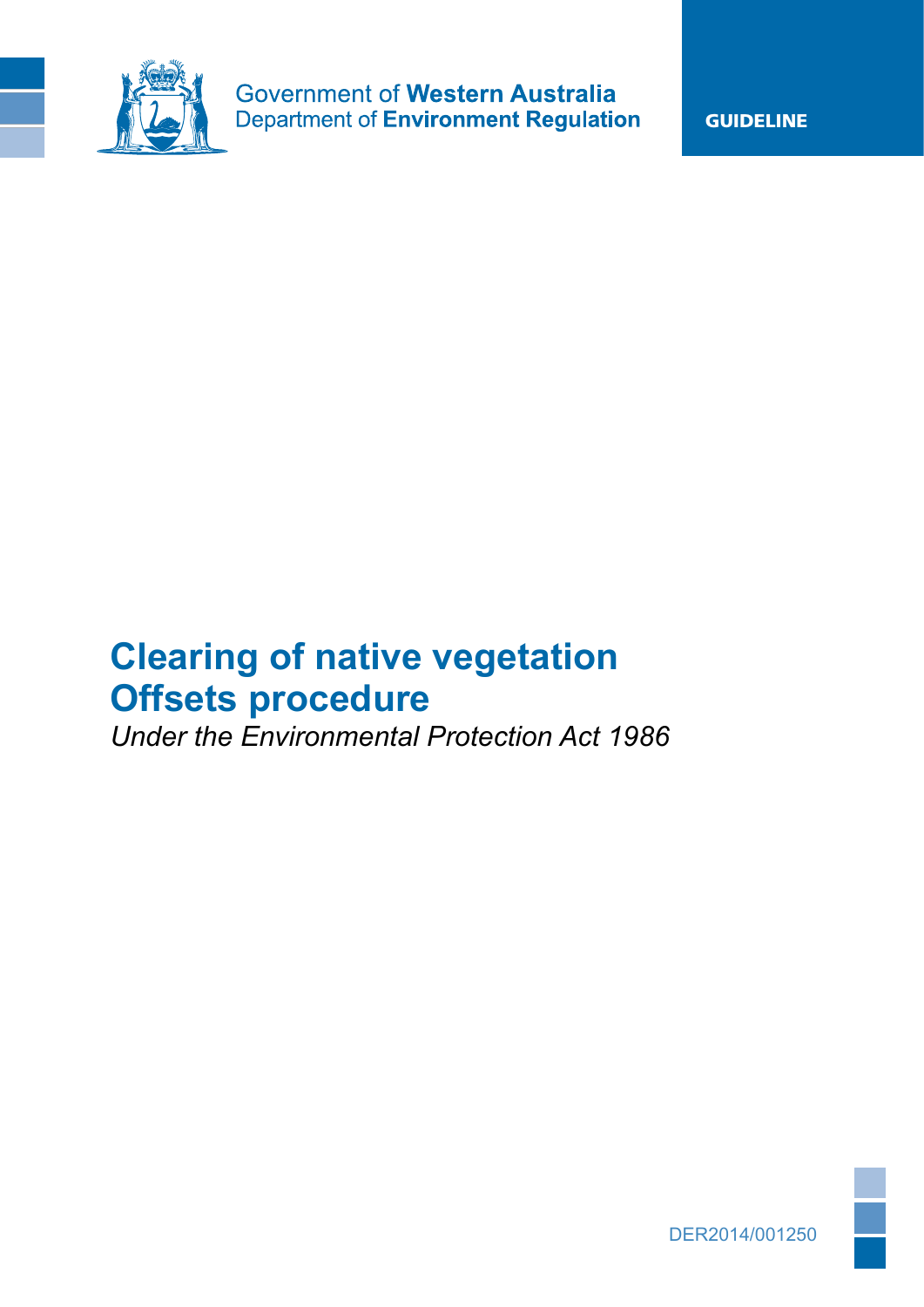#### **Produced and published by**

Department of Environment Regulation 168 St Georges Terrace, Perth, Western Australia

August 2014

#### **Copyright © State of Western Australia 2014**

All material is the copyright of the State of Western Australia. Permission is not given for any commercial use or sale of this material. No part of the contents of the publication may be reproduced by any process, electronic or otherwise, distributed, adapted, broadcast, performed in public or communicated to the public without the written consent of Department of Environment Regulation, except as permitted under the *Copyright Act 1968*.

#### **Disclaimer**

The information contained in this document is provided by Department of Environment Regulation in good faith. However, there is no guarantee of the accuracy of the information contained in this document and it is the responsibility of users to make their own enquiries as to its accuracy, currency, relevance and correctness.

The State of Western Australia and Department of Environment Regulation and their servants and agents expressly disclaim liability, in negligence or otherwise, for any act or omission occurring in reliance on the information contained in this document, or for any incident or consequential loss or damage of such act or omission.

The State of Western Australian is committed to providing quality information and has made every attempt to ensure the accuracy, currency, reliability and correctness of the information contained in this document. However, changes in circumstances and legislation after the time of publication may impact on the correctness or quality of this information.

In addition the accuracy, currency, reliability and correctness of links or references to information sources referred to or provided by third parties is outside the control of State of Western Australia and it is therefore the responsibility of the user to make their own decisions on information found on those external sites. Confirmation of any of the information provided in this document may be sought from the relevant originating bodies or the department providing the information; however, users of this material should verify all relevant representations, statements and information with their own professional advisers.

The State of Western Australia and Department of Environment Regulation reserve the right to amend the content of this document at any time without notice.

The information contained in this document is general. It does not constitute, and should be not relied on as legal advice. The State of Western Australia recommends seeking advice from a qualified lawyer on the legal issues affecting you before relying on this information or acting on any legal matter.

#### **Questions regarding this report should be directed to:**

Department of Environment Regulation Locked Bag 33 Cloisters Square PERTH 6850

Phone: +61 8 6467 5000 Fax: +61 6467 5562 Email: [info@der.wa.gov.au](mailto:info%40der.wa.gov.au?subject=) Web:<www.der.wa.gov.au>

**Accessibility** This document is available in alternative formats upon request.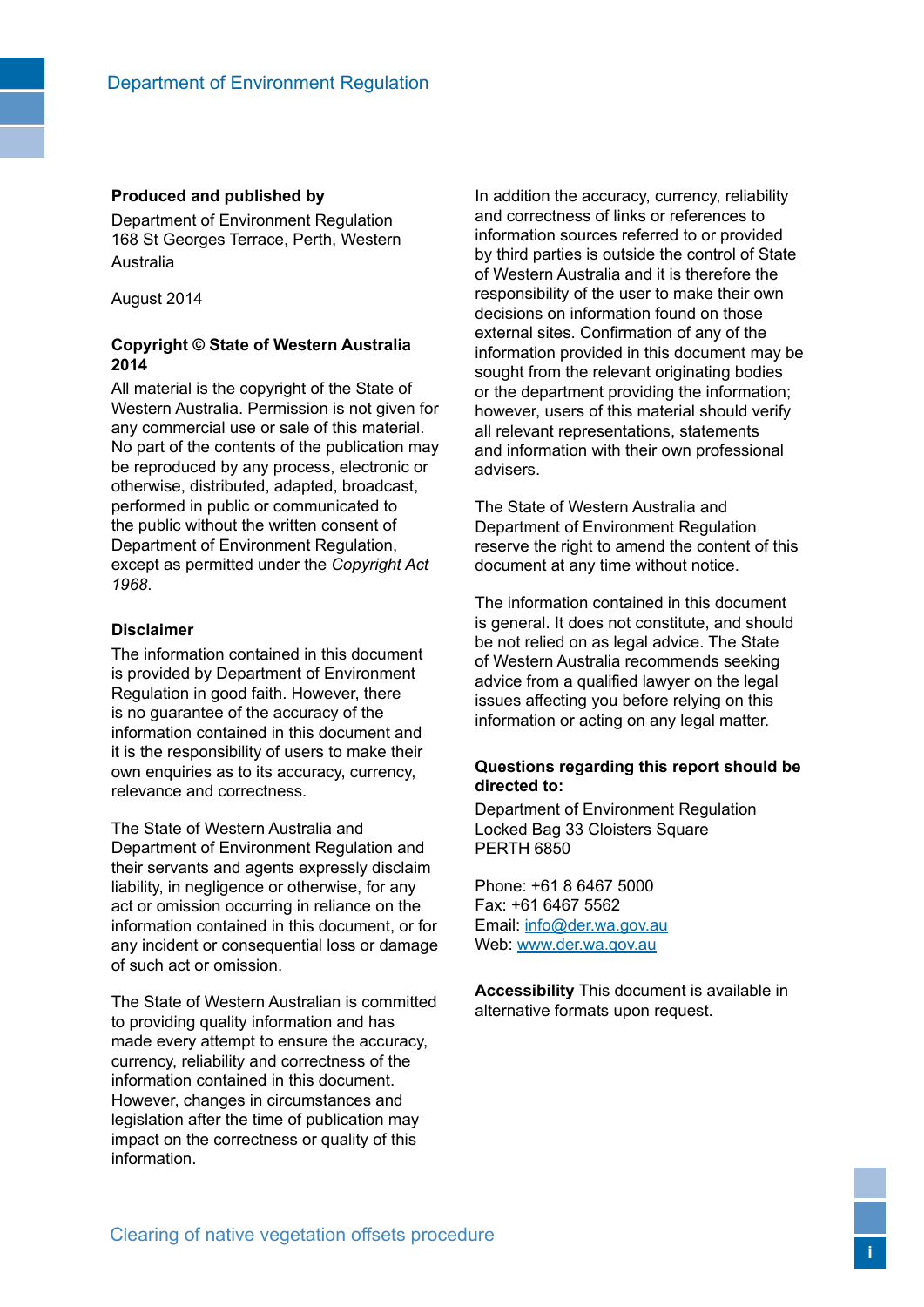# **Contents**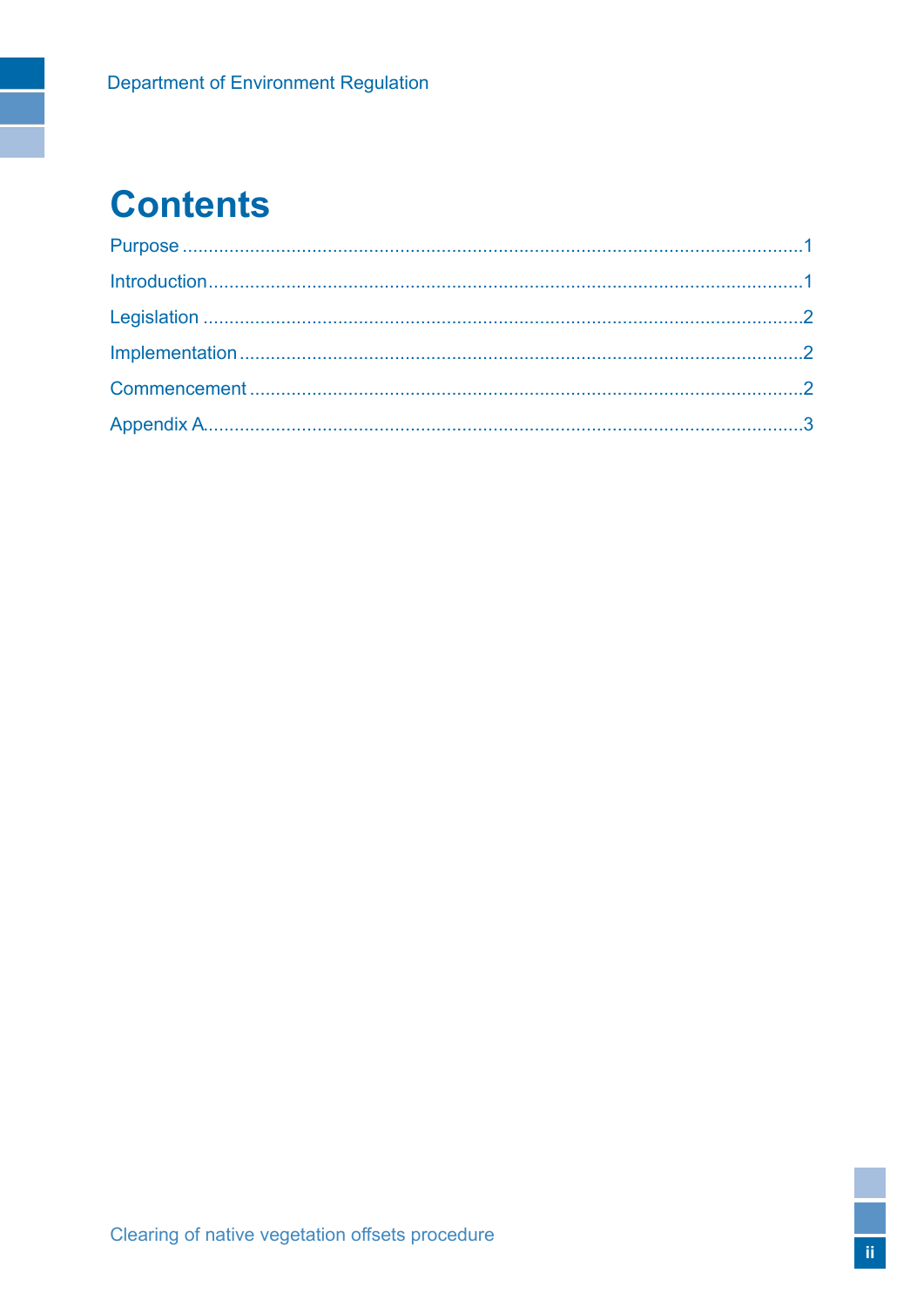### <span id="page-3-0"></span>**Purpose**

This procedure is provided to assist applicants in the design of an offset proposal where required as a condition of a clearing permit under Part V Division 2 of the *Environmental Protection Act 1986* (EP Act).

## **Introduction**

Environmental offsets are actions that provide environmental benefits which counterbalance the significant residual impact of an activity, such as clearing native vegetation. Offsets are undertaken outside of the clearing area and should establish or maintain the native vegetation in a parcel of land. Offsets may include rehabilitation and revegetation or acquisition of land with a secure conservation purpose.

Offsets are required when a clearing application is determined by the Department of Environment Regulation (DER) or Department of Mines and Petroleum (DMP) to be at variance with one or more of the biodiversity related clearing principles (principles a – f, h) and a significant residual impact remains following application of the mitigation hierarchy. The clearing principles are contained in Schedule 5 of the EP Act. For further information on the assessment of clearing applications, please refer to '[A Guide to Assessment of Applications to Clear Native Vegetation](http://www.der.wa.gov.au/your-environment/native-vegetation/48-guidelines-related-to-native-vegetation-protection)' from DER's website <www.der.wa.gov.au/nvp>.

To ensure offset proposals submitted to DER or DMP meet the requirements of the [State Environmental Offsets Policy](http://www.der.wa.gov.au/your-environment/offsets) and [State Environmental Offsets Guidelines](http://www.der.wa.gov.au/your-environment/offsets), guidance on the matters taken into consideration under each policy principle is provided in [Appendix A.](#page-5-1) This information should assist applicants in preparing their offset proposal.

Where an application to clear is assessed under a bilateral agreement with the Commonwealth's *Environment Protection and Biodiversity Conservation Act 1999*, consideration of the Commonwealth's EPBC Act environmental offsets policy and Offsets assessment guide may also be required.

[Appendix A](#page-5-1) provides an example of the information you should provide (as a minimum) and how to present your offset proposal for assessment.

- 1. If insufficient information is provided you may be requested to provide more detail.
- 2. If the proposed offset includes revegetation, a revegetation plan should be submitted with the *Clearing permit offset proposal form*, located in [Appendix A.](#page-5-1)
- 3. A guide to preparing revegetation plans is available from [www.der.wa.gov.au/nvp.](http://www.der.wa.gov.au/your-environment/native-vegetation)
- 4. For more information contact DER on 6467 5000.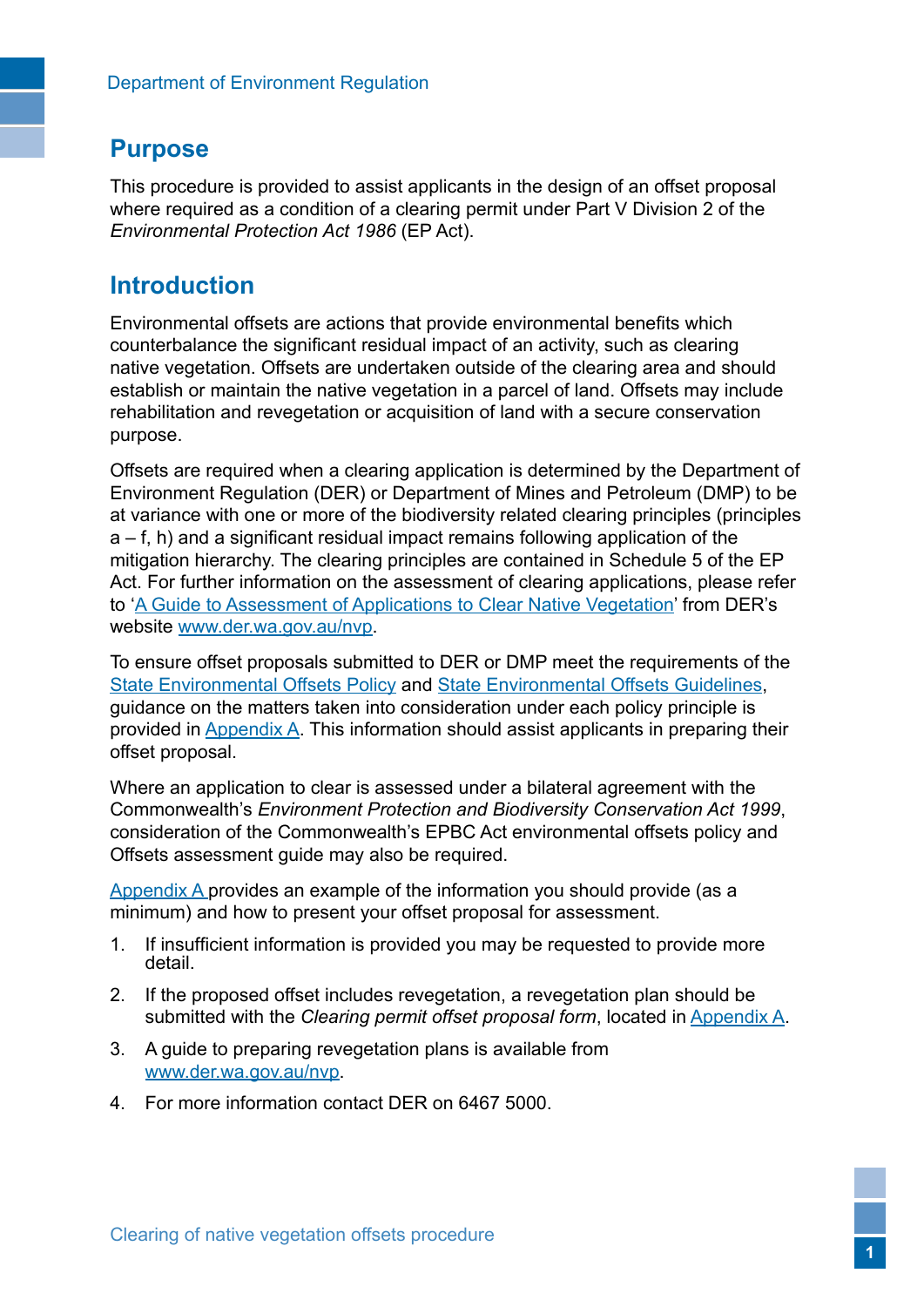## <span id="page-4-0"></span>**Legislation**

Under section 51H(1)of the EP Act, the Chief Executive Officer (CEO) may grant a clearing permit that is subject to conditions the CEO considers to be necessary or convenient for the purposes of preventing, controlling, abating or mitigating environmental harm or offsetting the loss of the cleared vegetation.

The types of conditions that can be placed on a clearing permit are outlined in section 51I and include offsets.

- 51I Some kinds of conditions
- (2) (b) establish and maintain vegetation on land other than land cleared under the [clearing] permit in order to offset the loss of the cleared vegetation, or make monetary contributions to a fund maintained for the purpose of establishing or maintaining vegetation.

The EP Act also allows for the giving of a conservation covenant or other form of binding undertaking for the purpose of establishing or maintaining vegetation as a condition of a clearing permit.

**Offsets are required when clearing is at variance with one or more of the biodiversity related clearing principles (principles a – f, h) and a significant residual impact remains.**

## **Implementation**

DER or DMP will advise the applicant if a clearing application has a significant residual impact and therefore requires an offset after an assessment has been undertaken.

Once advised, applicants should discuss their offset proposal with DER or DMP, and then submit their offset proposal using the procedure available in [Appendix A.](#page-5-1)

The department will assess the acceptability of the offset proposal with regard to the [State Environmental Offsets Guidelines](http://www.der.wa.gov.au/your-environment/offsets).

DMP has delegated authority from the CEO of DER to regulate clearing of native vegetation for mining and petroleum related activities under the *Mining Act 1978*, various Petroleum Acts and State agreements administered by the Department of State Development.

The CEO's decision to grant a clearing permit and or any conditions on a clearing permit are open to appeal by the applicant or third parties. The Minister for Environment will consider the appeal(s) and make the final determination.

## **Commencement**

This Procedure is to take effect from 1 August 2014.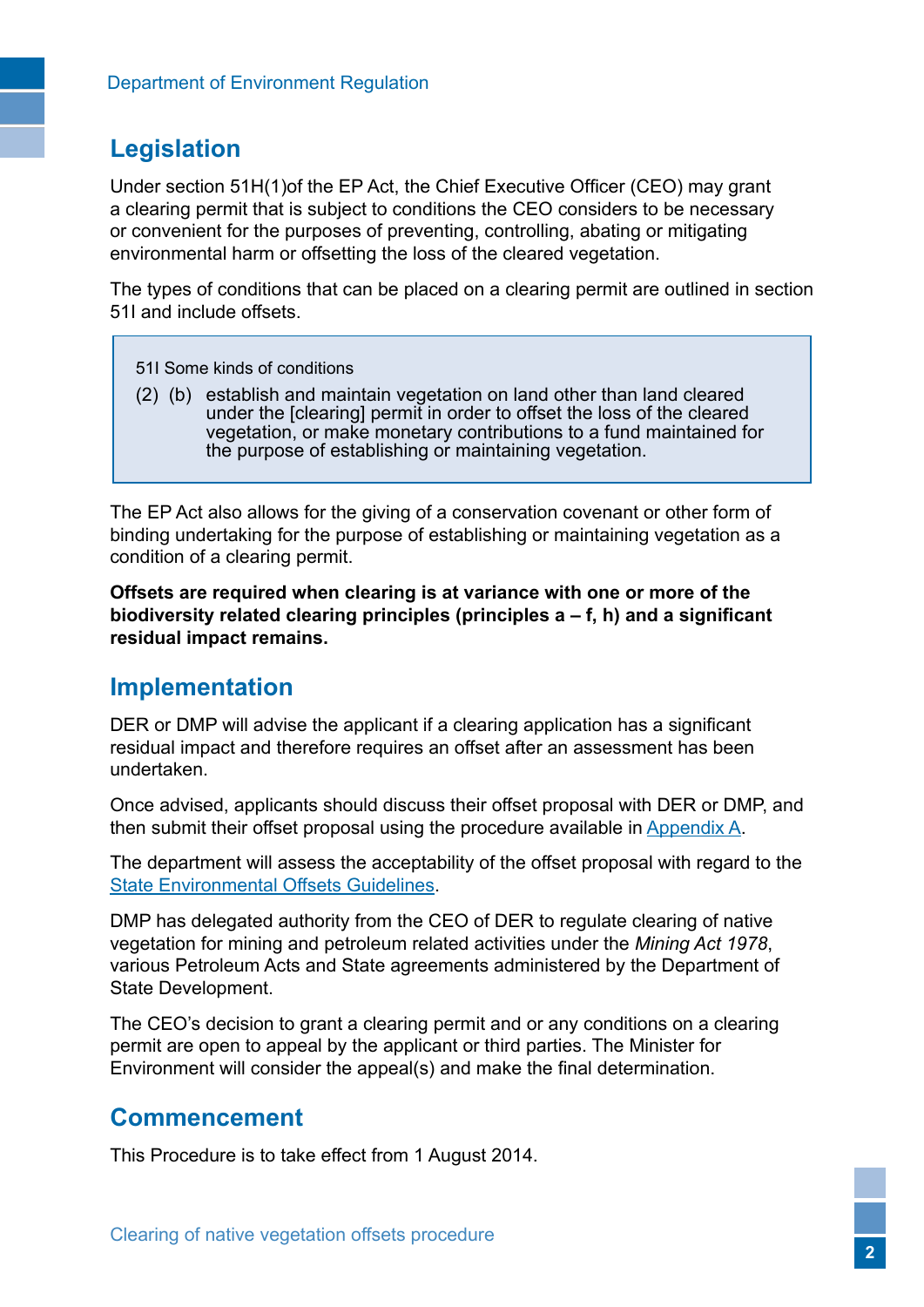<span id="page-5-0"></span>

Government of Western Australia Department of Environment Regulation

## <span id="page-5-1"></span>**Appendix A**

## **Clearing permit offset proposal form**

*Environmental Protection Act 1986* 

| 1. Occupier's details                                                                   |            |
|-----------------------------------------------------------------------------------------|------------|
| Date: Clearing permit<br>application number:                                            | <b>CPS</b> |
| Applicant:                                                                              |            |
| Phone numbers:                                                                          |            |
| Email:                                                                                  |            |
| Contact person or environmental specialist:                                             |            |
| Name:                                                                                   |            |
| Company:                                                                                |            |
| Phone numbers:                                                                          |            |
| Email:                                                                                  |            |
| Environmental specialist's<br>qualifications or equivalent,<br>and relevant experience: |            |
| Purpose of clearing:                                                                    |            |
| Land details of the clearing<br>application area:                                       |            |
| Total area of the proposed<br>clearing (hectares):                                      |            |

| 2. Proposed on site mitigation (if applicable)                                                                                                                  |  |
|-----------------------------------------------------------------------------------------------------------------------------------------------------------------|--|
| Area (ha) / number of trees to be planted:                                                                                                                      |  |
| Other on ground management actions proposed:                                                                                                                    |  |
| Future tenure and/or zoning:<br>(e.g. a conservation covenant will be placed on the certificate of<br>title after sand mining and rehabilitation is undertaken) |  |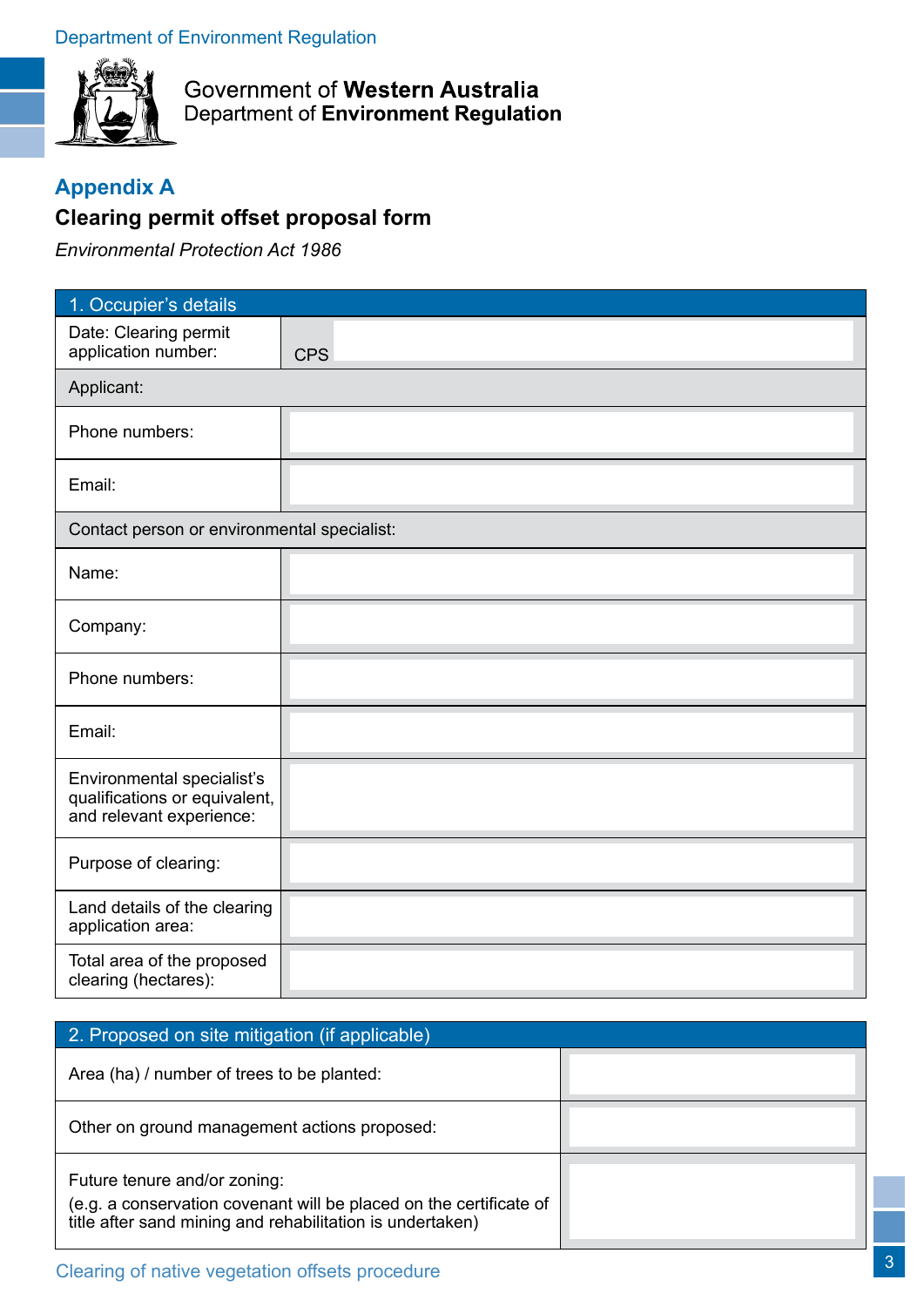# Department of Environment Regulation

| Estimated future vegetation condition (Keighery scale):                                                                                                        |  |
|----------------------------------------------------------------------------------------------------------------------------------------------------------------|--|
| Proposed commencement date of rehabilitation and<br>revegetation:                                                                                              |  |
| Proposed completion date of rehabilitation and revegetation:<br>(date by which the benefit for the species/vegetation community<br>impacted has been achieved) |  |
| Is a revegetation plan attached?                                                                                                                               |  |
| Is the spatial data for the location of on site mitigation provided<br>(ESRI shapefile format)?                                                                |  |
| Estimated cost of mitigation (on site rehabilitation and<br>revegetation):                                                                                     |  |

| 3: Proposed offset site (off site location)                                                                                                                                          |  |  |
|--------------------------------------------------------------------------------------------------------------------------------------------------------------------------------------|--|--|
| Land details:                                                                                                                                                                        |  |  |
| Area (ha) or number of trees at site prior to offset being<br>undertaken:                                                                                                            |  |  |
| Type of offset:<br>(rehabilitation and revegetation, on ground management or land<br>acquisition)                                                                                    |  |  |
| Current scheme zoning: (region or local scheme)                                                                                                                                      |  |  |
| Are there any development approvals?<br>(for example, extractive industry license or Environment<br>Protection and Biodiversity Conservation Act 1999 approval)                      |  |  |
| Future tenure and/or zoning:<br>(e.g. proposed to change local council reserve from recreation<br>to conservation purposes)                                                          |  |  |
| Current vegetation condition (Keighery scale):                                                                                                                                       |  |  |
| Future predicted vegetation condition, if rehabilitation and<br>revegetation or other on ground management are being carried<br>out as part of the offset proposal (Keighery scale): |  |  |
| Proposed commencement date of rehabilitation and<br>revegetation and/or other on ground management:                                                                                  |  |  |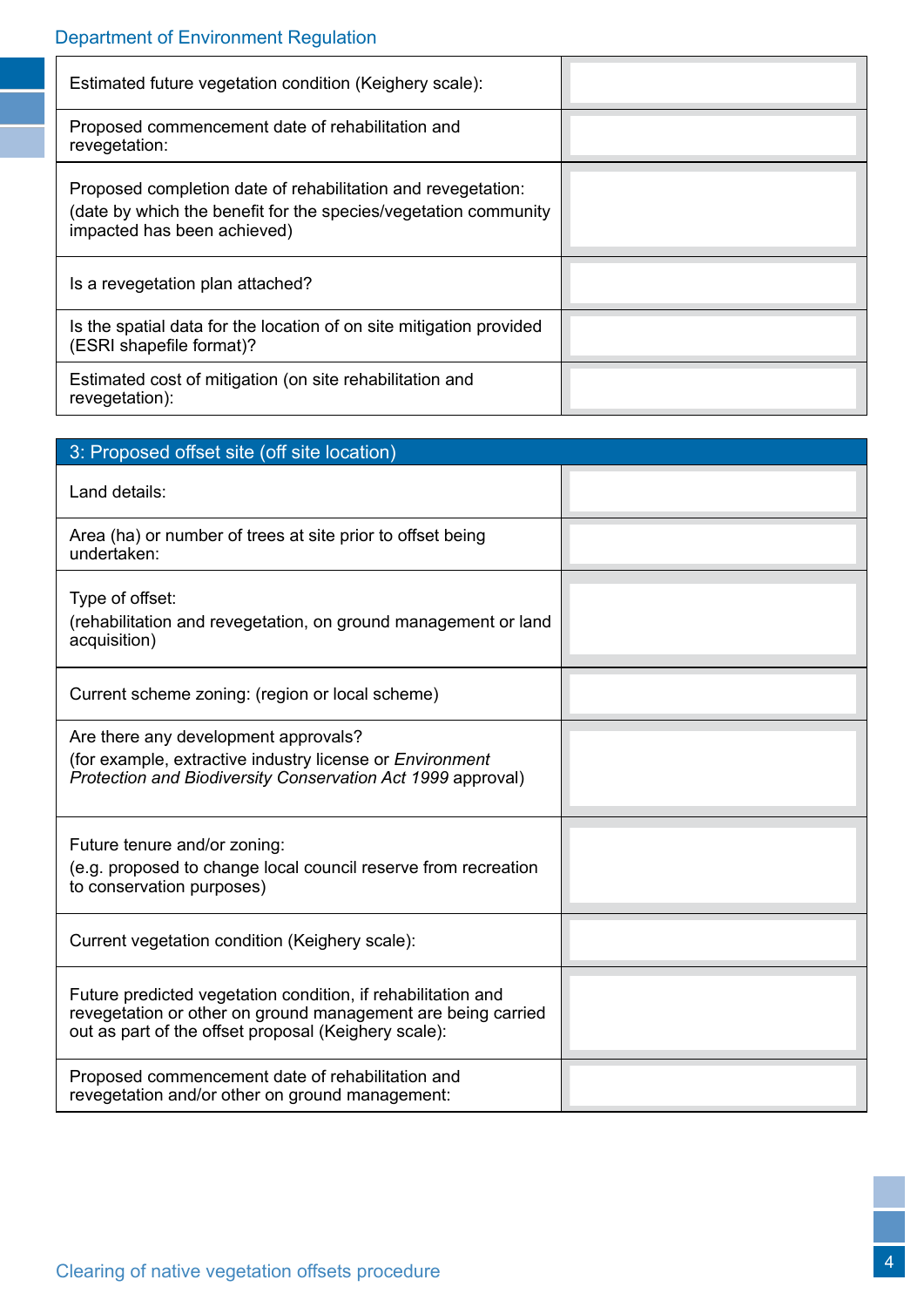| Proposed completion date of rehabilitation and revegetation<br>and/or other on ground management:<br>(date by which the benefit for the species/vegetation community<br>impacted has been achieved) |  |
|-----------------------------------------------------------------------------------------------------------------------------------------------------------------------------------------------------|--|
| Proposed date of land acquisition or method of securing the<br>tenure of the site:                                                                                                                  |  |
| Is the environmental survey of the offset site attached?                                                                                                                                            |  |
| Is a revegetation plan attached (if required)?                                                                                                                                                      |  |
| Is the spatial data for the location of the offset site provided<br>(ESRI shapefile format)?                                                                                                        |  |
| Is the spatial data for the environmental survey of the offset site<br>provided (ESRI shapefile format)<br>(vegetation condition and type, locations of habitat trees)                              |  |
| Estimated cost of the offset:                                                                                                                                                                       |  |

### 4. Information demonstrating that the offset policy principles have been addressed (if you require more space for this section, please attach separate documents)

1.Environmental offsets will only be considered after avoidance and mitigation options have been pursued.

Please explain how the significant impacts of the project (as identified by DER or DMP in the preliminary assessment report provided to the applicant) have been avoided and/or minimised. You should explain how each of the mitigation hierarchy steps (avoid, minimise, rehabilitate) have been applied to address each significant impact (that is, each clearing principle that is at variance), from the original proposed clearing application area through to the current proposed clearing application area. Offsets are only applied to the significant residual impact that remains after these steps have been taken.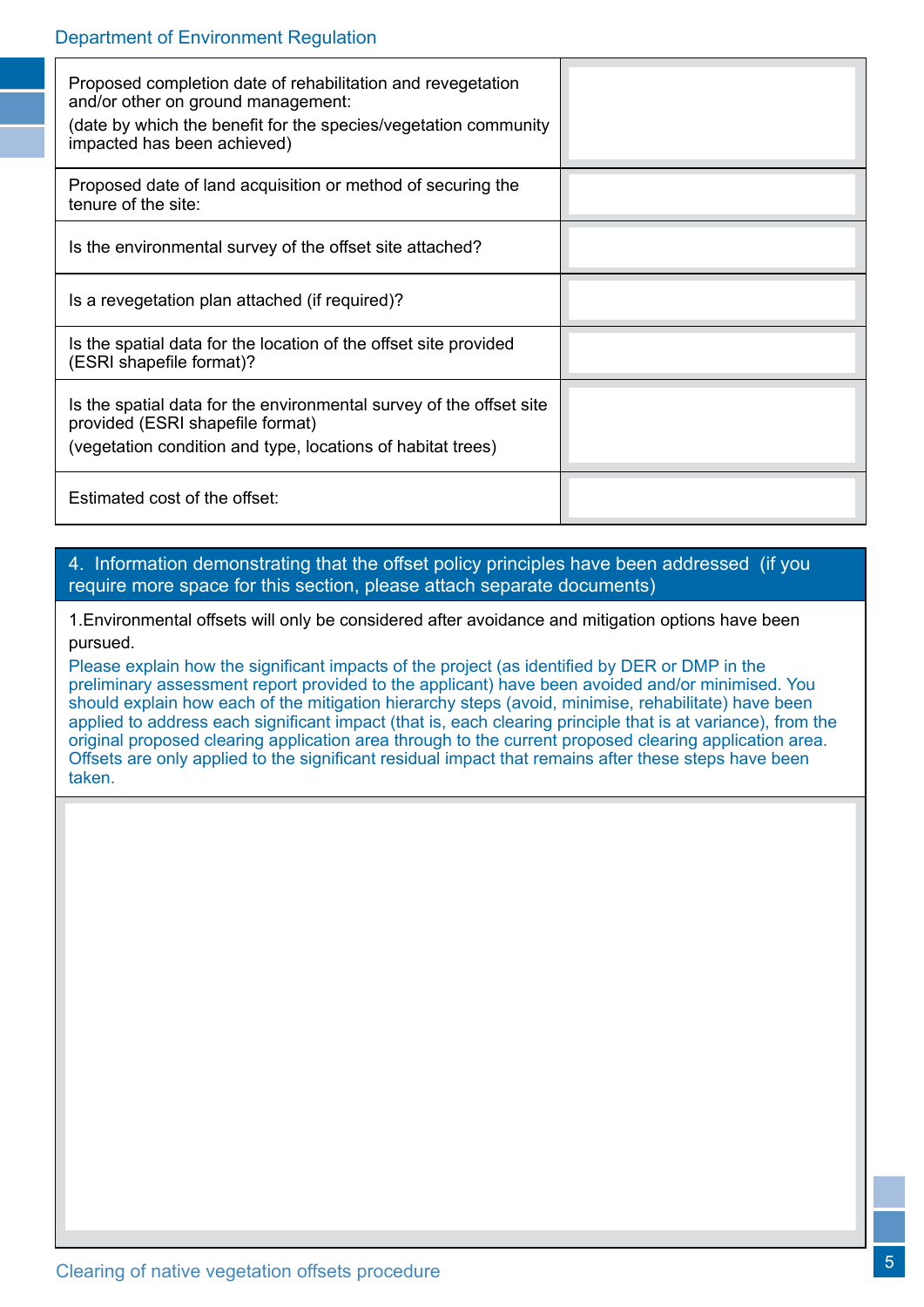2. Environmental offsets will be cost-effective, as well as relevant and proportionate to the significance of the environmental value being impacted.

You should explain how the proposed offset will address each of the impacts described under the biodiversity related clearing principle(s) that the application is at variance to (as outlined in the DER or DMP preliminary assessment report provided to the applicant). Under each principle at variance, you should provide information on each environmental value that may be removed or decline as a result of the clearing and how the offset will provide equivalent or better replacement for these values (e.g. fencing the site, other habitat provided, etc.)

It is preferable that the design of an offset leads to a net gain in size, density and diversity of native vegetation and an overall improvement in the condition of the natural environment and the specific environmental values requiring offsetting. Please include information on how your offset has given consideration to ecosystem function, rarity, connectivity, vegetation condition, habitat quality and the type of ecological community cleared.

The requirement for 'equivalent or better replacement' is the key to successfully addressing this offset principle. For example, if breeding habitat (trees with hollows) for Carnaby's cockatoo is cleared then it is not appropriate to propose feeding habitat as an offset.

You may also provide information detailing expertise and demonstrated success in rehabilitation of the same vegetation type.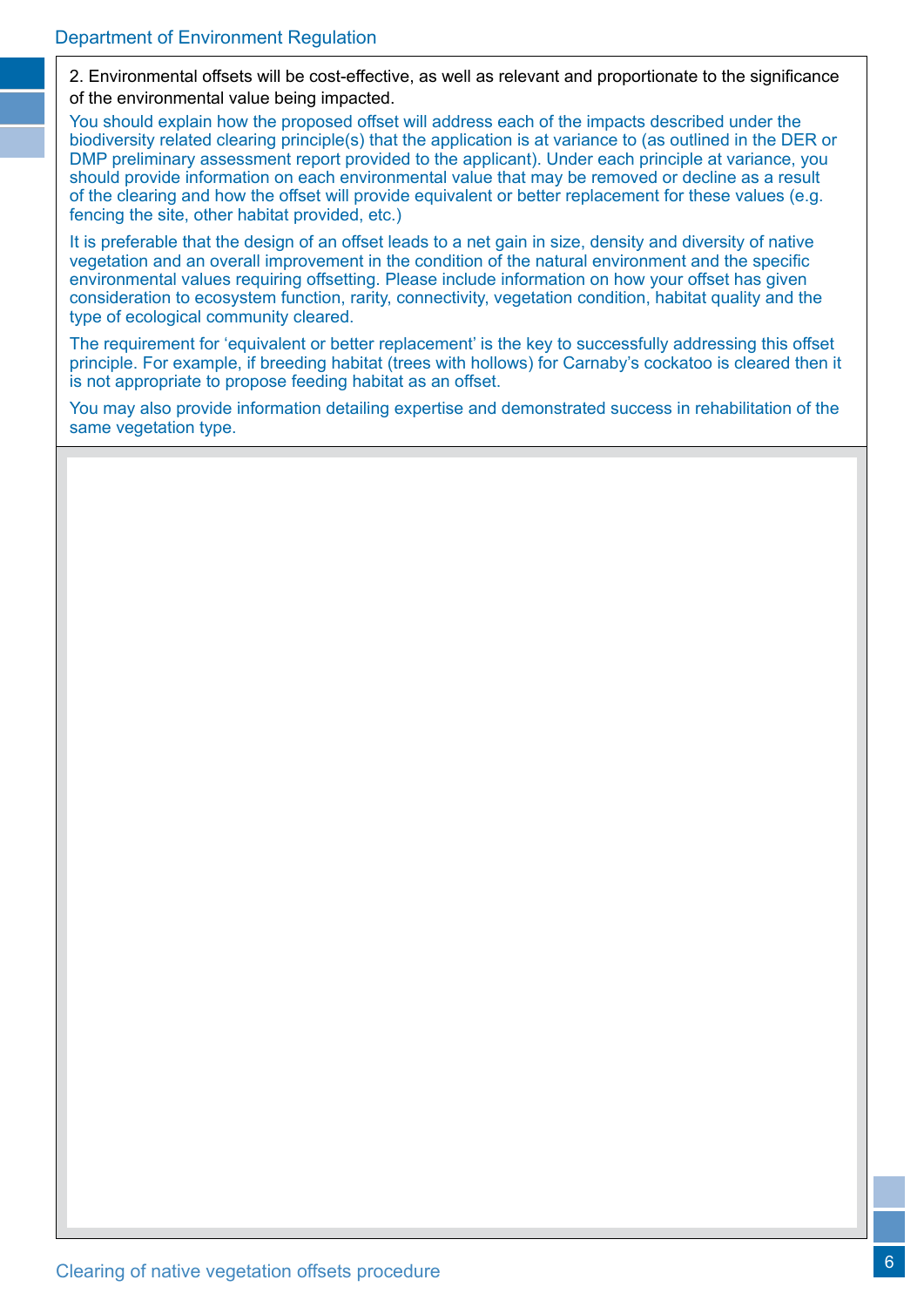3. Environmental offsets will be based on sound environmental information and knowledge. Describe how the environmental specialist has been involved in the design of the offset proposal and how and when an environmental specialist will be involved in the implementation and monitoring of the offset.

An environmental specialist means a person who is engaged by the permit holder for the purpose of providing environmental advice, who holds a tertiary qualification in environmental science or equivalent, and has experience relevant to the type of environmental advice that is required under the clearing permit and offset proposal.

You must describe the methodology for determining the components of an offset proposal. For example, this may include the identification of a suitable site based on landform, soil, proximity, species composition and relationship to the environmental values impacted.

If your offset includes rehabilitation and revegetation, please provide evidence of how the completion criteria were determined as appropriate and evidence of your ability to successfully meet those criteria. (Note. You may refer to the revegetation plan rather than repeat information)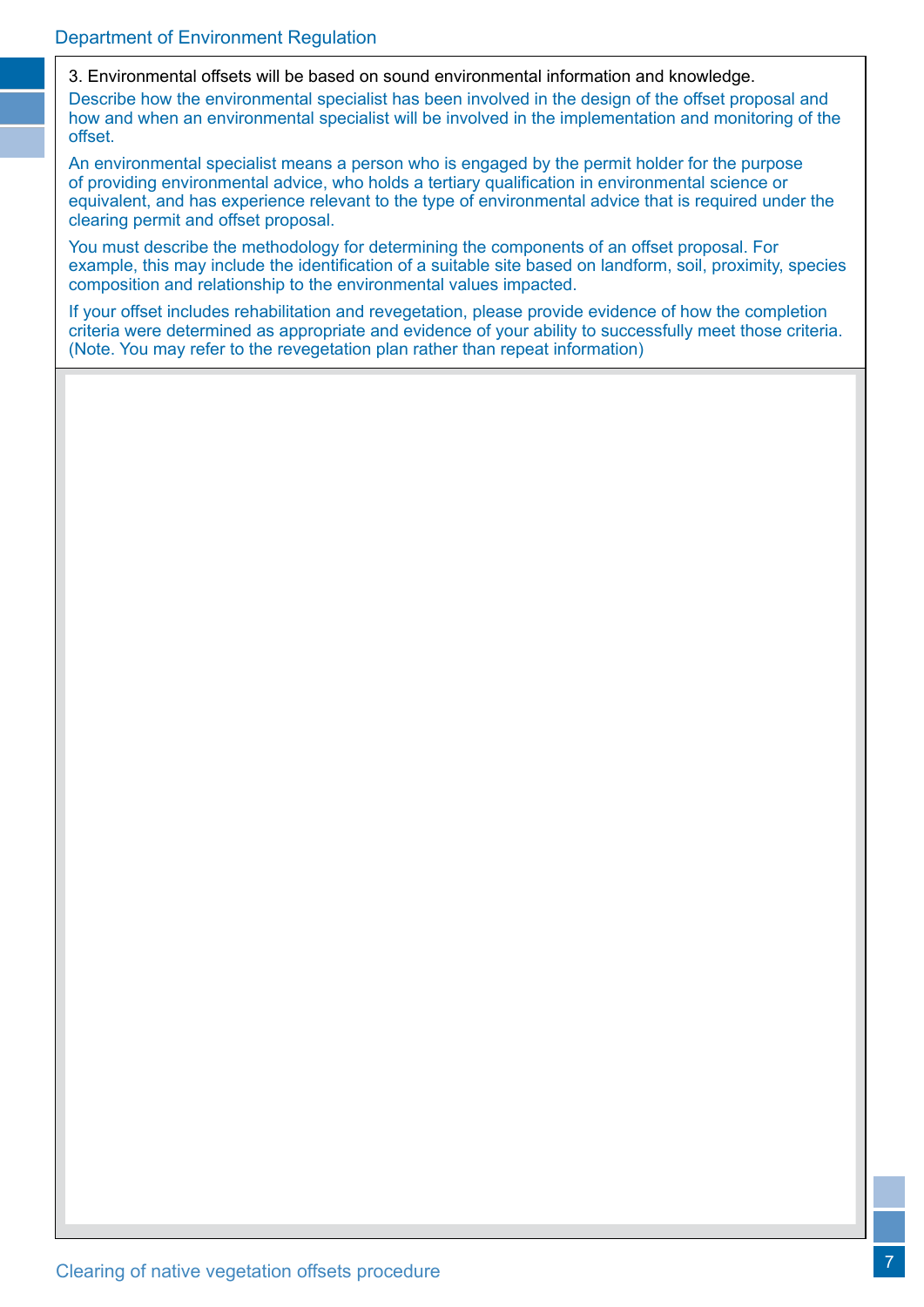4. Environmental offsets will be applied within a framework of adaptive management.

Adaptive management involves defining the problem, establishing goals, implementing the action (including monitoring plans), evaluating the results and adapting in response to new information. For environmental offsets, this principle primarily relates to rehabilitation and revegetation or on ground management of native vegetation.

An adaptive management approach requires that contingency measures are in place to respond if monitoring determines an offset is not on track to meet completion criteria.

You should briefly describe the following (detailed information should be provided in the revegetation plan):

- Objectives
- Brief description of how the offset will be implemented (including timeframes)
- Monitoring techniques and timeframes
- Contingencies (e.g. monitoring results may trigger infill planting to ensure rehabilitation is successful).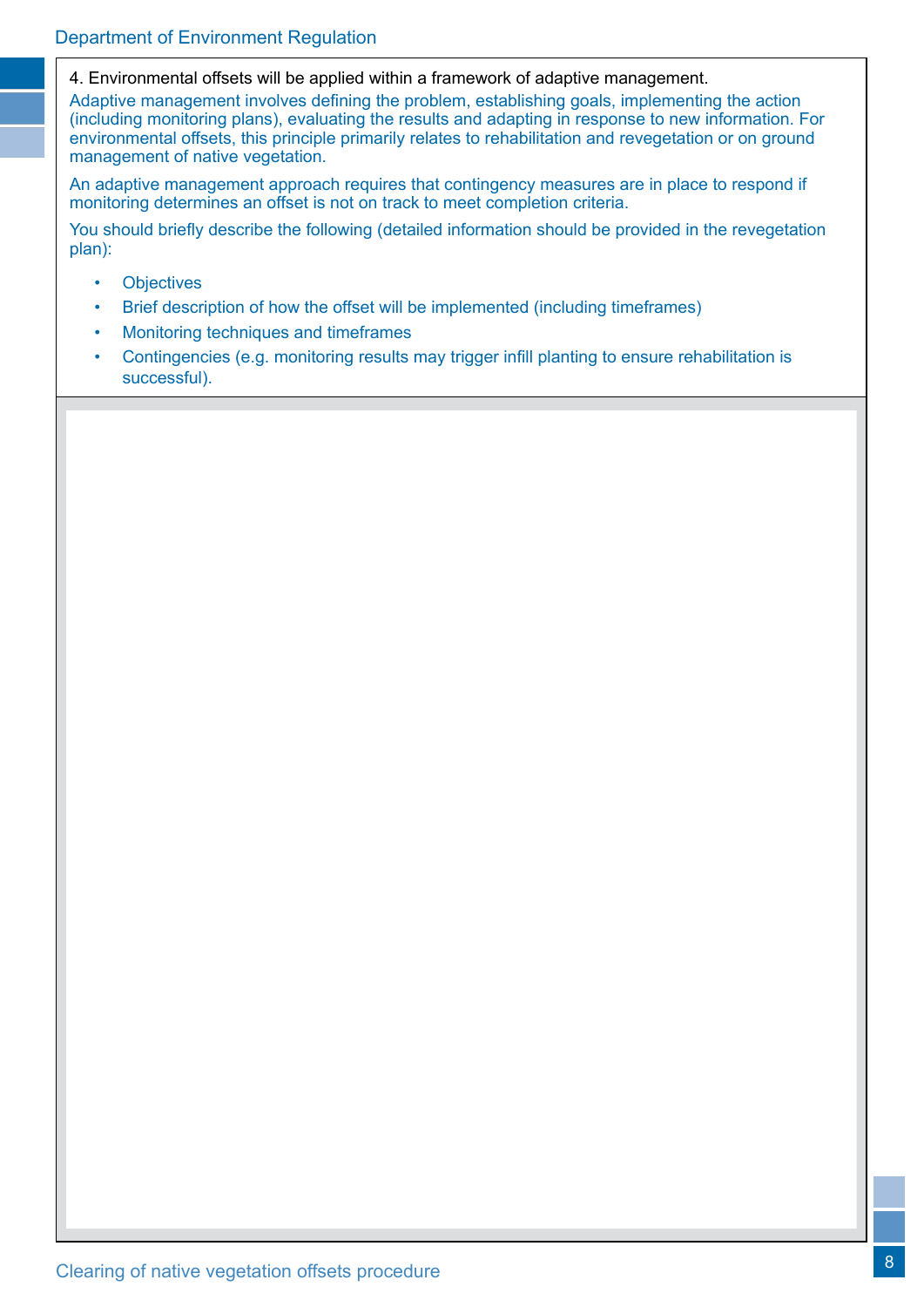#### 5. Environmental offsets will be focused on longer term strategic outcomes.

Before an offset can be approved, you must ensure that any other licences or approvals that are required have been obtained, and provide evidence of these. Examples include a letter of support from the landowner of an offset acquisition, a copy of the applicant's licence to collect seed or a licence to relocate fauna.

Explain what management processes will be implemented to ensure that there is an environmental benefit achieved over the longer term. You must be able to demonstrate that the tenure of the offset is secure and provides a long term conservation benefit for the environmental value/s impacted by the clearing. For example, an offset may be based on the types of actions proposed in a species recovery plan but additional to work already undertaken by the Department of Parks and Wildlife or land manager and not part of normal responsibilities.